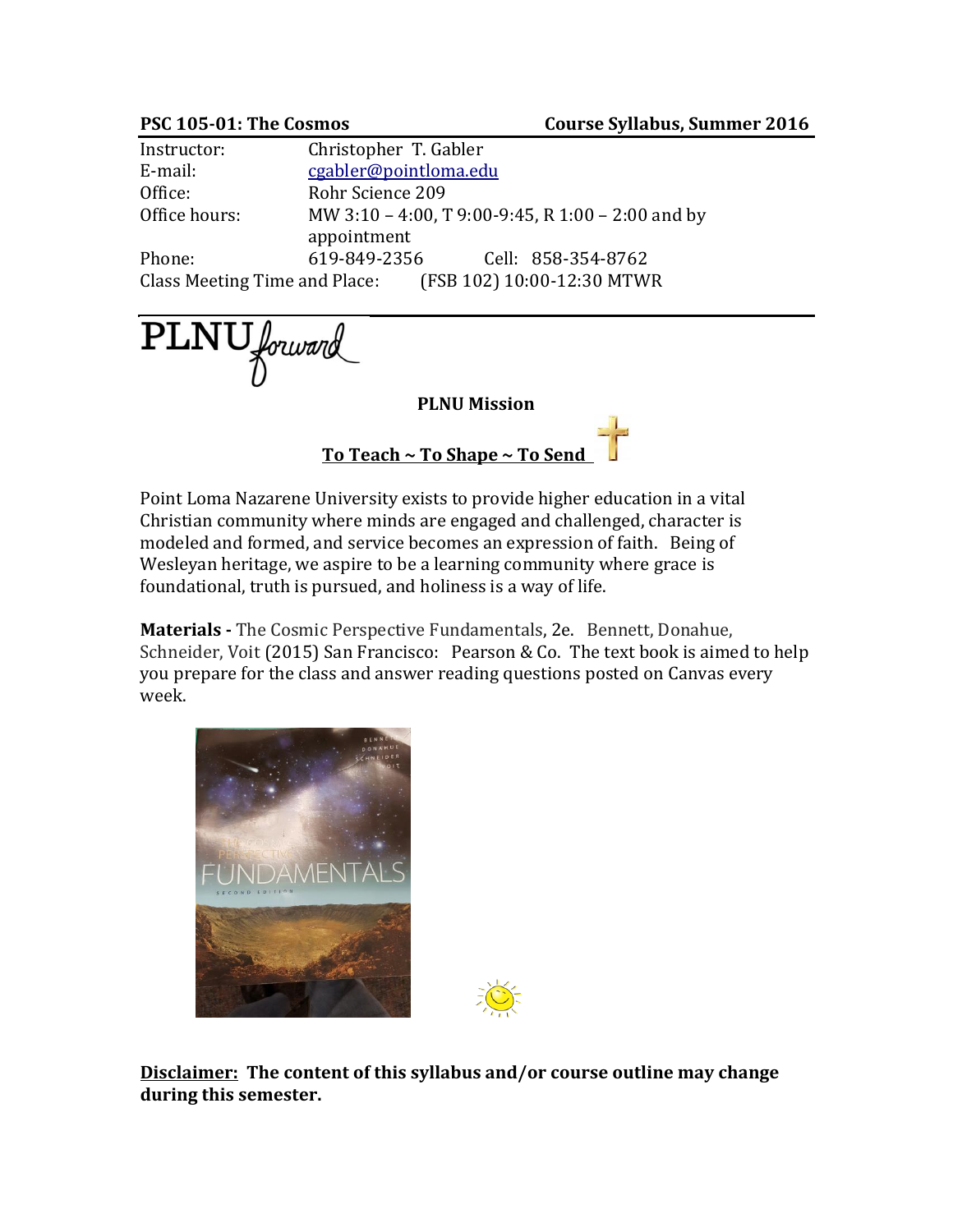# **CANVAS and COURSEWORK:**

The online resource Canvas is integral for this course, and you are expected to login regularly. You need a reliable internet connection to be able to use this resource. Online resources:

If you textbook is late use http: //www.astronomynotes.com/ to get ready for the class. Chapter 1 (Astronomy as a Science and a Sense of Scale) and Chapter 3 (Astronomy without a Telescope) will be covered in the first two weeks of class.

University of Nebraska-Lincoln also has free astronomy resources. ClassAction, NAAP Labs, Interactives and Videos <http://www.astro.unl.edu/classaction/>

Astronomy Picture of the Day: This online reference is worth looking at regularly. http://www.apod.nasa.gov

# **COURSE DESCRIPTION**

**PSC 105 – The Cosmos is an introductory course appropriate for students with an** adequate background in high school mathematics. The course is very detailed and teaches the entire Universe in 16 weeks.

It is a field that covers our own Moon and Earth, the Sun and our Solar System, to the Milky Way and outer galaxies and to the structure and origin of the universe. It is an indirect science, since the laboratory of astronomical objects is outside of our reach. This course will expose you to some ingenious indirect methods to discover truths about our universe. We will start with the most familiar elements of astronomy: scientific measurement, methods of measuring distance, the sky, the solar system, stars, constellations, and planets. As the semester progresses we will delve into motion and orbits, the properties of light (an astronomical phenomena which can be measured from Earth) and nebulae, galaxies, and cosmology and the expansion of the universe. This course will reveal the beauty, design, structure and behavior of the created universe and show the imaginative mind of the Creator Himself.

# **COURSE LEARNING OUTCOMES**

– An emphasis is placed on both conceptual understanding and the ability to solve problems dealing with the concepts studied. As part of the General Education at Point Loma this particular course places a particular emphasis on quantitative reasoning, particularly through the lens of the physical sciences.

The main objective of this course is to fulfill the physical science requirement of a general college education while using the discipline of astronomy as a tool. That is, this course aims to teach you how to think critically and scientifically, and to give you a cosmic perspective of our universe.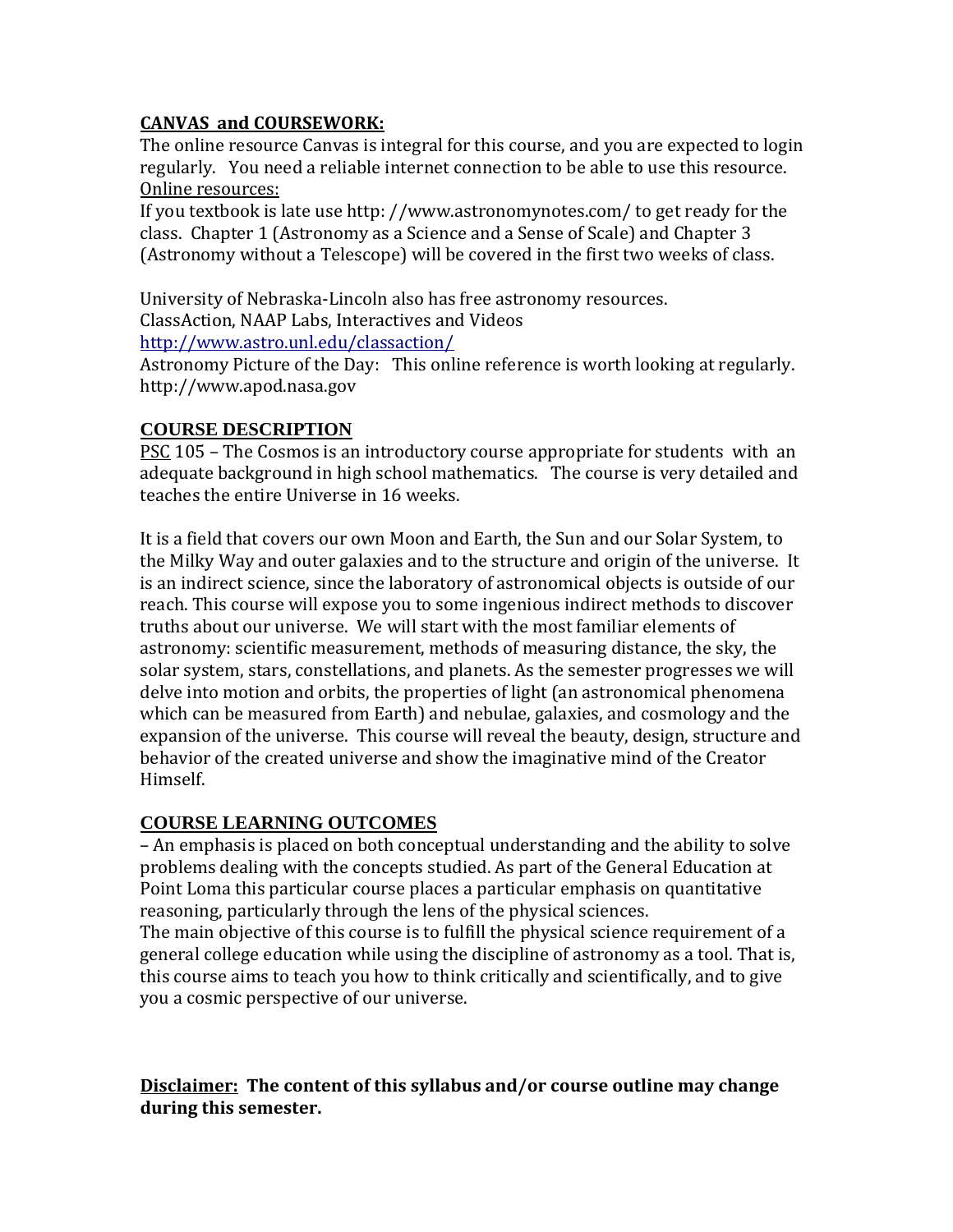Specifically you be able to:

1. Developing basic scientific literacy and insight into the integrated scientific description of our whole cosmos.

2. Understanding how modern science relates to human culture and the origins of modern cosmology.

3. Observe the science of the physical universe as a dynamic changing system, and which of these processes are evolutionary processes.

4. The integration of modern science and personal faith.

**General Education Learning Outcomes:** GELO 1e will be assessed directly using problems on the final exam that are quantitative in nature.

**Class Meetings** – Learning astronomy requires active learning and participation during class. In preparation for each class meeting there is a reading assignment. To maximize your learning and participation during our meetings it is very important that you have read this material before class.

#### **ASSESSMENT AND GRADING**

**Homework/In Class problems –** Homework is worth 20% of your final grade. *Submission:* Written homework solutions should be worked neatly in clear logical steps. (Solutions and explanations should be clear enough that one of your peers could easily follow what you did if they had not worked the problem before.)

*Collaboration*: We expect and encourage collaboration between you and your peers while working on your homework, but your work should be your own original solutions. Allow adequate time to work and think about problems by yourself first before you work together with your peers or ask questions of me. When you sit down to write up a problem, you should not use notes copied from someone else. The guideline is that you should have no trouble explaining or repeating work that you turn in.

*Late Submission:* Up to one late assignment per quad will be accepted late with a 10% reduction in grade for every day it is late. This begins with a 10% reduction for an assignment turned in later in the day after this homework has been collected at the beginning of class.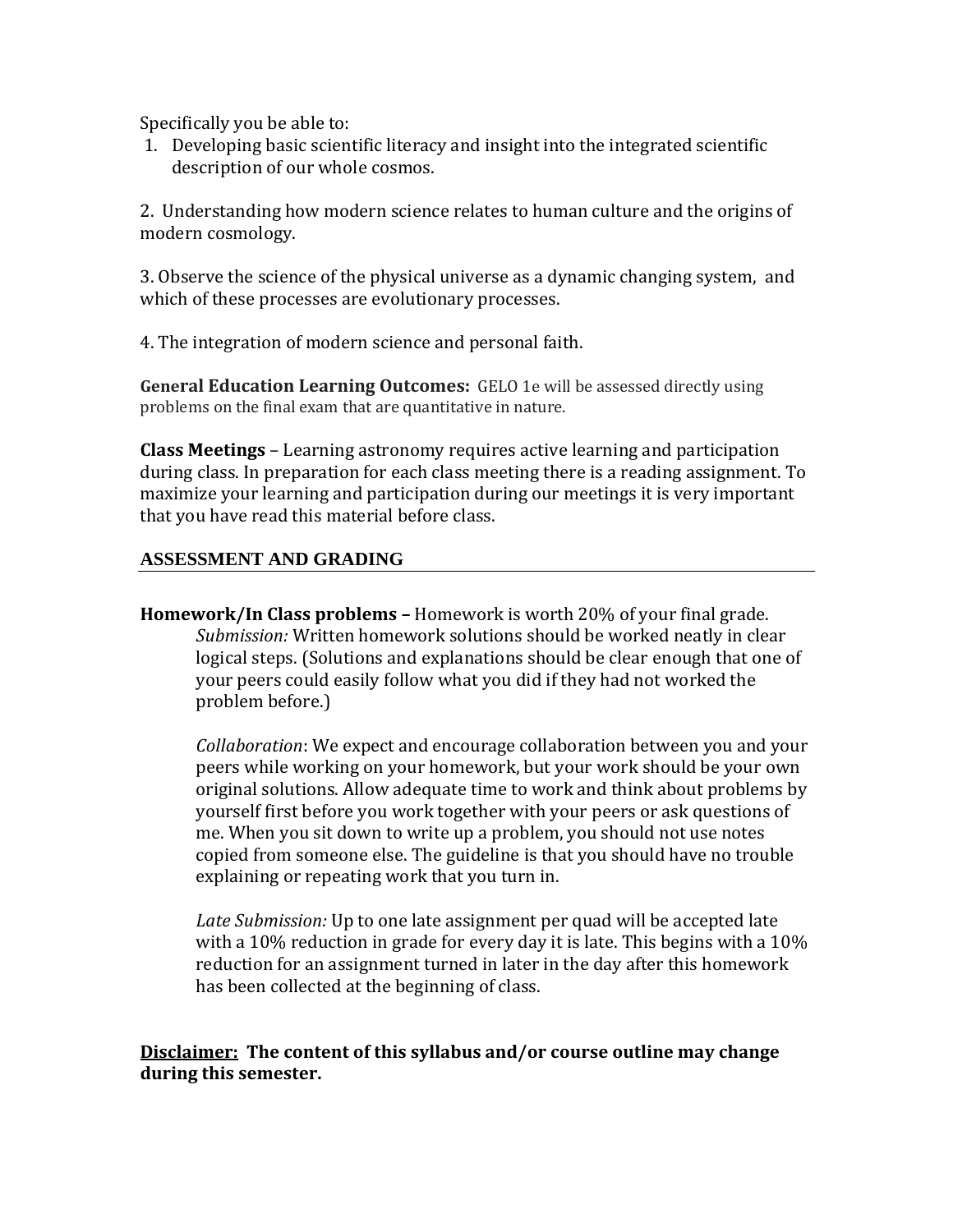**Exams –** Examinations will be given in class, which count toward 40% of your final grade, consisting of three midterms. The final exam is comprehensive and counts for 25% of your grade. Exams will be closed book. Partial credit will be given for correct reasoning at any step of the problem, but only if it is communicated clearly enough for me to understand. For problems that call for a solution or explanation, no credit will be given for an answer alone; the method or reasoning must also be shown.

**Final Grades –** The grade you earn in this course is roughly based on the following scale: 100%-90% A, 90%-88.0% A-, 88%-85% B+, 85%-81% B, 81%-78% B-, 78%- 75% C+, 75%-70% C, 70%-68% C-, 68%-65% D+, 65%-61% D, 61%-57% D-. The points you receive during the course are weighted accordingly: in-class quizzes: 15%, homework: 20%, exams (4): 40%, final exam: 25%.

# *The Final Exam will be on the Last Day of Class: June 9, 2016, Thursday, 10:00 a.m.*

# **PLNU ACADEMIC HONESTY POLICY**

Students should demonstrate academic honesty by doing original work and by giving appropriate credit to the ideas of others. Academic dishonesty is the act of presenting information, ideas, and/or concepts as one's own when in reality they are the results of another person's creativity and effort. A faculty member who believes a situation involving academic dishonesty has been detected may assign a failing grade for that assignment or examination, or, depending on the seriousness of the offense, for the course. Faculty should follow and students may appeal using the procedure in the university Catalog. See [Academic Policies](http://catalog.pointloma.edu/content.php?catoid=18&navoid=1278) for definitions of kinds of academic dishonesty and for further policy information.

# **PLNU ACADEMIC ACCOMMODATIONS POLICY**

If you have a diagnosed disability, please contact PLNU's Disability Resource Center (DRC) within the first two weeks of class to demonstrate need and to register for accommodation by phone at 619-849-2486 or by e-mail at [DRC@pointloma.edu.](mailto:DRC@pointloma.edu) See [Disability Resource Center](http://www.pointloma.edu/experience/offices/administrative-offices/academic-advising-office/disability-resource-center) for additional information.

# **PLNU ATTENDANCE AND PARTICIPATION POLICY**

Regular and punctual attendance at all classes is considered essential to optimum academic achievement. If the student is absent from more than 10 percent of class meetings, the faculty member can file a written report which may result in deenrollment. If the absences exceed 20 percent, the student may be de-enrolled without notice until the university drop date or, after that date, receive the appropriate grade for their work and participation. See [Academic Policies](http://catalog.pointloma.edu/content.php?catoid=18&navoid=1278) in the Undergraduate Academic Catalog.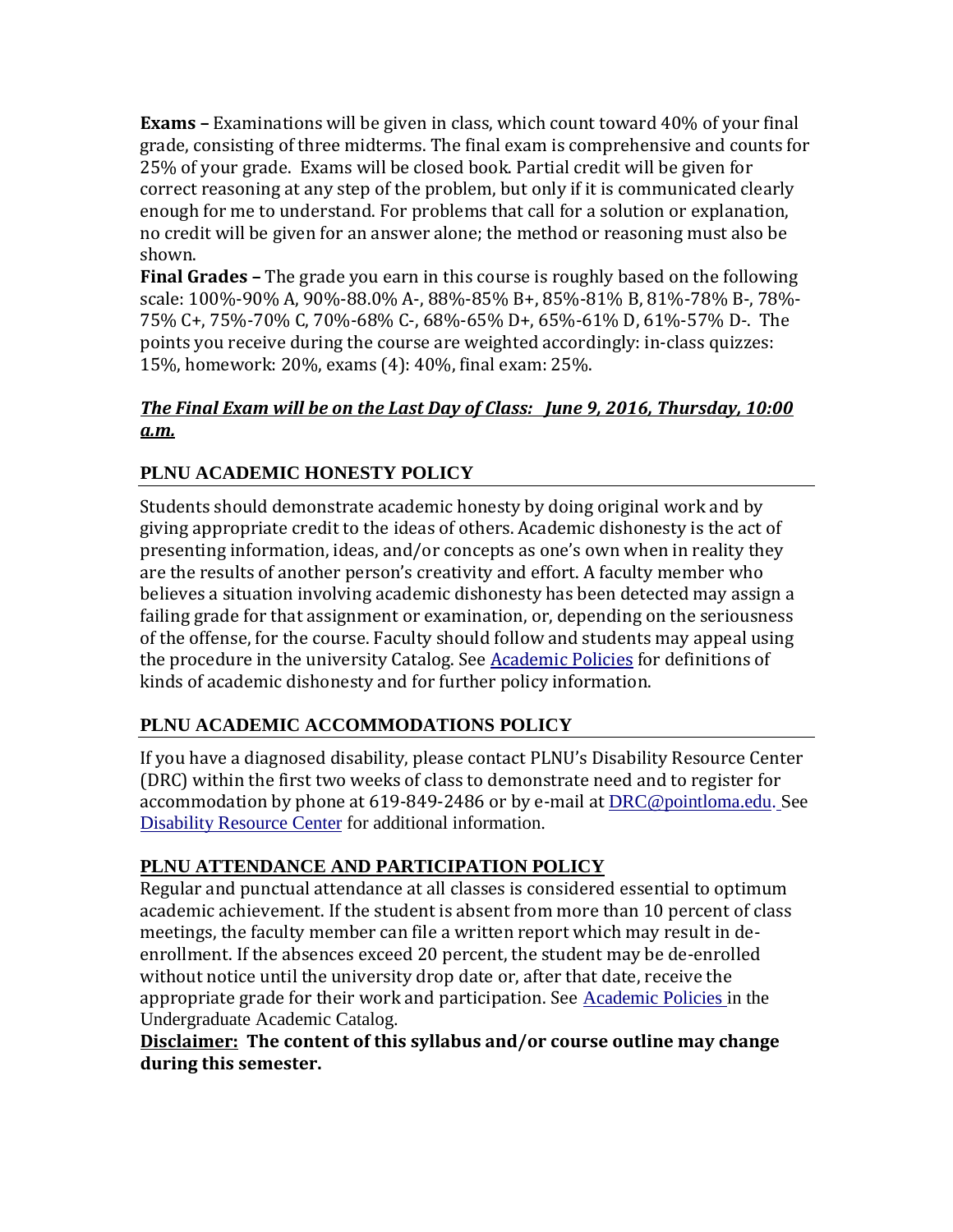#### **FINAL EXAMINATION POLICY**

Successful completion of this class requires taking the final examination **on its scheduled day**. The final examination schedule is posted on the Class Schedules site. No requests for early examinations or alternative days will be approved.

#### **PLNU COPYRIGHT POLICY**

Point Loma Nazarene University, as a non-profit educational institution, is entitled by law to use materials protected by the US Copyright Act for classroom education. Any use of those materials outside the class may violate the law.

#### **FERPA POLICY**

In compliance with federal law, neither PLNU student ID nor social security number should be used in publicly posted grades or returned sets of assignments without student written permission. This class will meet the federal requirements by (Note: each faculty member should choose one strategy to use: distributing all grades and papers individually; requesting and filing written student permission; or assigning each student a unique class ID number not identifiable on the alphabetic roster.). Also in compliance with FERPA, you will be the only person given information about your progress in this class unless you have designated others to receive it in the "Information Release" section of the student portal. See Policy Statements in the (undergrad/ graduate as appropriate) academic catalog.

**Questions are always welcome and encouraged**. The best way to learn is to ask questions and challenge what you are being taught. Feel free to talk to me after class or via email if you have any questions. I hope you enjoy my course!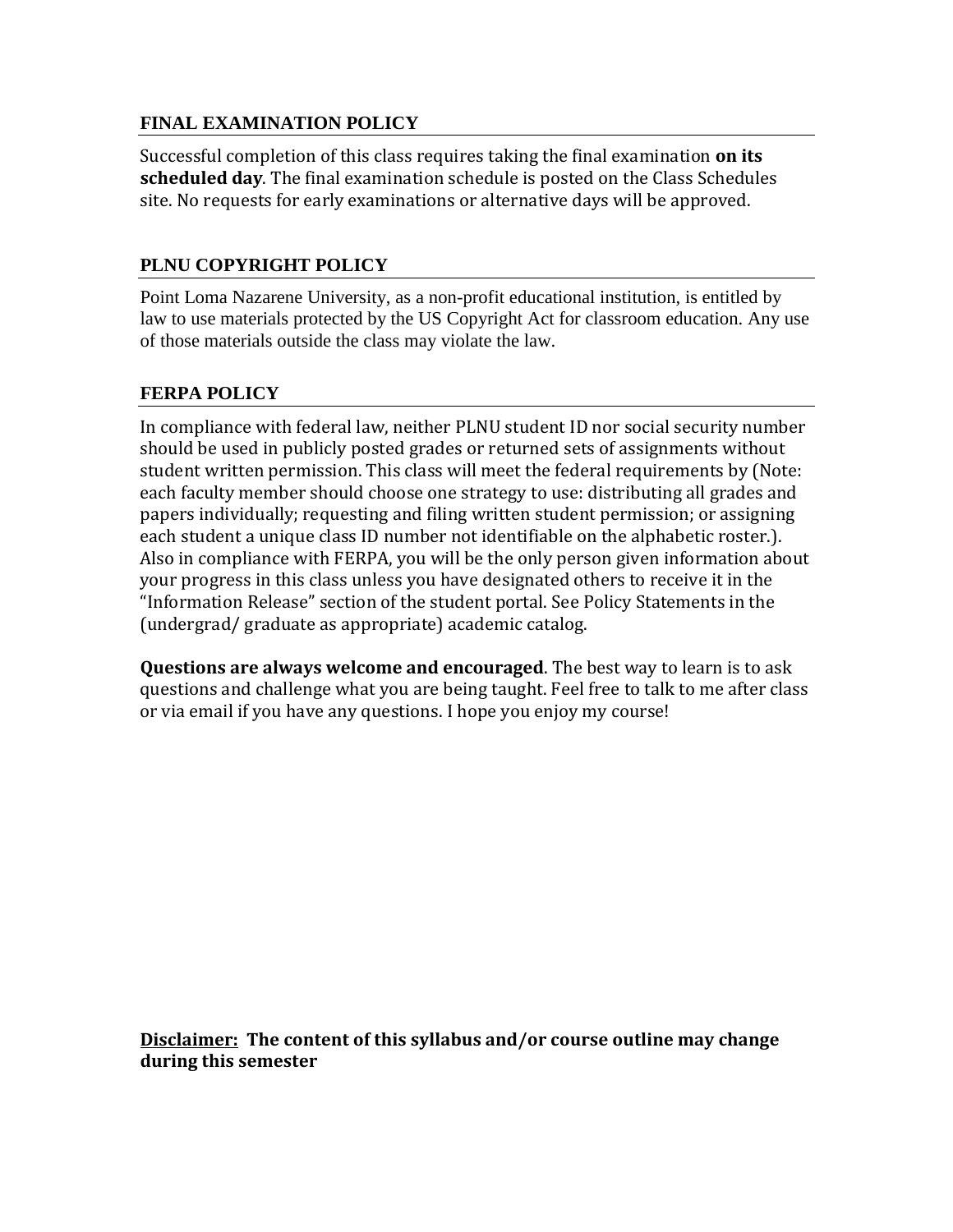

| Week           | <b>Date</b> | <b>Topics covered</b>                                                        | <b>Chapters, sections</b> |
|----------------|-------------|------------------------------------------------------------------------------|---------------------------|
| Week<br>1      | 05/09       | <b>Introduction: Why Cosmos</b><br>Chapter 1: Modern View of the<br>Universe | Introductions             |
|                | 05/10       | Local Neighborhood, Scale for the<br>Universe, History                       |                           |
|                | 05/10       | Chapter 2: Discovering the Universe                                          |                           |
|                | 05/11       | Constellations, Motions in the Sky<br><b>Seasons</b>                         |                           |
|                | 05/11       | Chapter 2: Moon phases                                                       |                           |
|                | 05/12       | Chapter 2: Eclipses, Planetary Motion                                        |                           |
|                | 05/12       | Science and History<br>of Astronomy                                          |                           |
| Week           | 05/16       | Copernicus, Kepler<br>Galileo                                                |                           |
| $\overline{2}$ | 05/16       | Making Sense of the<br>Universe, Newton's Laws                               |                           |
|                | 05/17       | Energy & Conservation,<br>Gravity                                            |                           |
|                | 05/17       | Review                                                                       |                           |
|                | 05/18       | EXAM#1                                                                       |                           |
|                | 05/18       | Light and Information<br>and Information, EM Spectrum                        |                           |
|                | 05/19       | Doppler                                                                      |                           |
|                | 05/19       | Telescopes                                                                   |                           |
|                | 05/19       | Doppler Shift                                                                |                           |
| Week           | 05/23       | <b>Solar System Planets</b><br>Formation and Nebular theory                  |                           |
| 3              | 05/23       | Ordering the System,<br>Timeline and ages                                    |                           |
|                | 05/24       | Earth and the<br>Terrestrial Planets, Moon, Mercury                          |                           |
|                | 05/24       | Mars, Venus, and Earth                                                       |                           |
|                | 05/25       | Tritan, Enceladus,<br>Our Sun                                                |                           |
| 3              | 05/25       | Our Sun                                                                      |                           |
|                | 05/25       | Asteroids, Comets                                                            |                           |

**PSC 105 Class Schedule (Tentative Summer Schedule) – Under Construction**